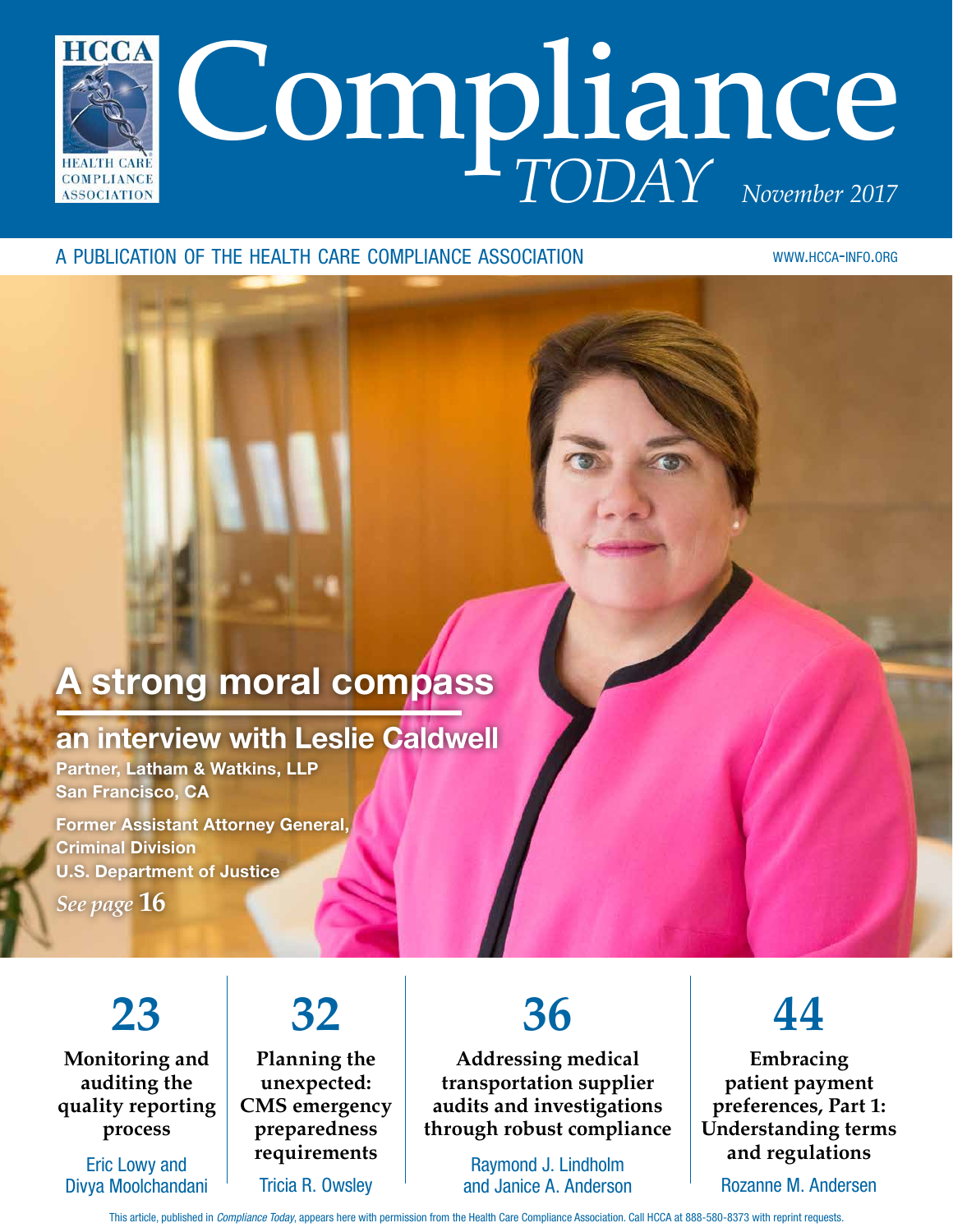# **The FBI Compliance Academy**

- » The relationship between SCCE/HCCA and the Federal Bureau of Investigation (FBI) provides compliance and ethics professionals the opportunity to learn about the FBI program.
- » Presentations shared the FBI's perspective on many scenarios that compliance and ethics professionals encounter throughout routine activities.
- » Presentations were relevant to multiple industries and exhibited FBI's engaging approach to training.
- » The FBI Academy in Quantico, Virginia is a demonstration of the FBI's commitment to training agents to be ethical leaders who demonstrate integrity in their decisions.
- » Several networking opportunities were available throughout the event for compliance and ethics professionals from multiple industries including the FBI.

*Niurka Adorno (niurka.adorno@molinahealthcare.com) is the Director of Compliance at Molina Healthcare in North Charleston, SC.* 

 *bit.ly/in-NiurkaAdorno @nadorno*

*Kym Creekmore (kymcreekmore@diatherix-eurofins.com) is the Chief Compliance and Privacy Officer at Diatherix Laboratories in Hunstville, AL. bit.ly/in-KymCreekmore @kymmiej123 /kym.juliuscreekmore Walter E. Johnson (wjohnson@kforcegov.com) is the Director of Compliance and Ethics at Kforce Government Solutions, Inc. in Fairfax, VA. /in/Walter16 @Walter\_Johnson1*

> nnually, the Society of Corporate Compliance and Ethics/Health Care Compliance Association (SCCE/HCCA) partners with the Federal Bureau of Investigation (FBI) Office of Integrity and Compliance (OIC) to host the FBI Compliance Academy. This two-day event includes topics, tours, experiencing the life of a new agent, and networking opportunities. SCCE/HCCA members are welcome to attend this event.

#### FBI compliance boot camp

the compliance profession. The day started<br>with an overview of the FBI and the Office<br> $\frac{6}{66}$  www.hcca-info.org 888-580-8373 The first day was full of presentations that focused on topics relevant to the FBI and with an overview of the FBI and the Office

of Integrity and Compliance (OIC). This was presented by Assistant Director Patrick Kelly, the FBI's Chief Compliance Officer. The overview provided details on when the FBI launched the OIC program and the events prompting the decision. Since the implementation of the OIC, the compliance culture has been imbedded in the FBI and has become part of their core values. Other topics on the agenda included economic espionage, mission and goals of the Office of the Private Sector, export controls, emerging cyber threats and outreach, and a panel discussion on Foreign Corrupt Practices Act (FCPA). All presenters were FBI agents. Members of the OIC attended the academy and were receptive to answering questions from attendees.

We had an impromptu visit from the Acting FBI Director Andrew McCabe, who gave a brief, yet empowering, speech regarding the importance of the compliance profession. He also discussed the



Adorno



Creekmore



Johnson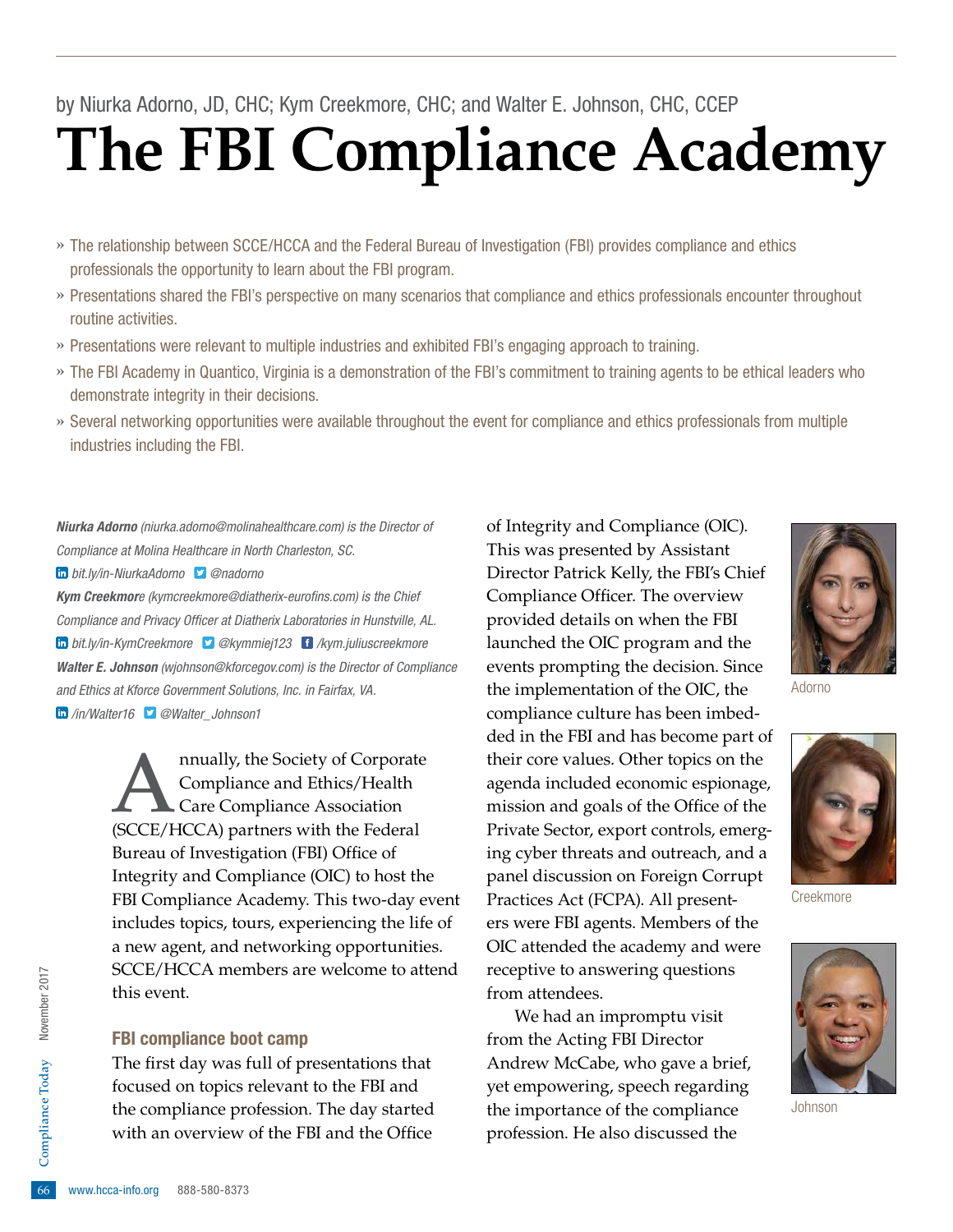importance of partnership with the compliance community. Partnering with the compliance community and the private sector contributes to the FBI's success in combating corruption at all levels. The FBI's motto is Fidelity, Bravery, and Integrity. This motto is the inspiration for every activity conducted by the agency and referenced in every decision.

Mr. Kelley reiterated the FBI's desire to work with the private sector and remove barriers and concerns for compliance professionals. Additionally, Mr. Kelley shared that the partnership with the compliance community and its resources are a contributor to the structure of the FBI's compliance program. At the OIC's request, Roy Snell and Adam Turteltaub attended a discussion to assist with outlining the compliance program's structure. The training reflected the recommended compliance program delivery that many of us have learned through the Compliance Institute, Basic Compliance Academy, *Health Care Compliance Professional's Manual*, and/or *Compliance Today* magazine. The information was delivered using presentations, videos, simulations, and by touring FBI facilities. Some of their training videos were produced externally and others were produced internally. Each video was effective regardless of how it was produced. Some videos are available on YouTube for public and private sector use.

One video that we viewed was called, "The Company Man: Protecting America's Secrets." The video illustrated scenarios that organizations face when protecting their intellectual property. This video is based on a true story. To see the video, visit: *https://youtu.be/Gy\_6HwujAtU*

Kym's two favorite presentations were on the FCPA and Cybersecurity. Agent Stacy Stevens gave a presentation on cybersecurity and it was delivered using a non-technical approach. This presentation was very relevant to compliance professionals and quite humorous at times. Walter's two favorite

presentations were Cybersecurity and Deadly Force Policy/Judgmental Shooting. Agents Carl and Todd have an effective approach that is supported by research on the FBI's perspective on handling interactions with suspects. Niurka's two favorite presentations were the Overview of the FBI & OIC and the Economic Espionage. The overview of the OIC provides insights on how the elements of the compliance program have been established along the functional business lines of the FBI.

#### Explore and tour

Influencing culture is a topic discussed often among compliance professionals and published in compliance magazines. Many believe that highlighting employees and celebrating organizational achievements are approaches to influencing culture. During our visit, we had the opportunity to view the Exhibit Hall, FBI Museum, and the FBI Academy in Quantico.

Frame is an agent<br>
signer, and dis-<br>
signer, and dis-<br>
ed, a Mercedes-<br>
the agent who<br>
r viewing a doc-<br>
barn structures,<br>
e. Displayed were<br>
es and the signer of the signal<br>
compliance of the signal<br>
compliance of the si The Exhibit Hall was right outside of the conference room. The left, center, and right aisles of the hallway held exhibits in celebration of active and past agents. The exhibits were part of a theme entitled, "Off the Clock." The exhibit celebrated the agents' lives outside of the work environment. For each exhibit, there was an agent bio that included when the agent joined the agency, areas of specialty, their extra-curricular activities, and a display table accommodating that agent's artifacts. For example, there was an agent who makes stuffed animals. Displayed were three stuffed animals dressed in the attire of Special Agents. Additionally, there is an agent who was previously a car designer, and displayed were his concept vehicles drafts and a model of the car he designed, a Mercedes-Benz SLK. Then, there was the agent who took an interest in barns after viewing a documentary. After researching barn structures, this agent built his own barn. Displayed were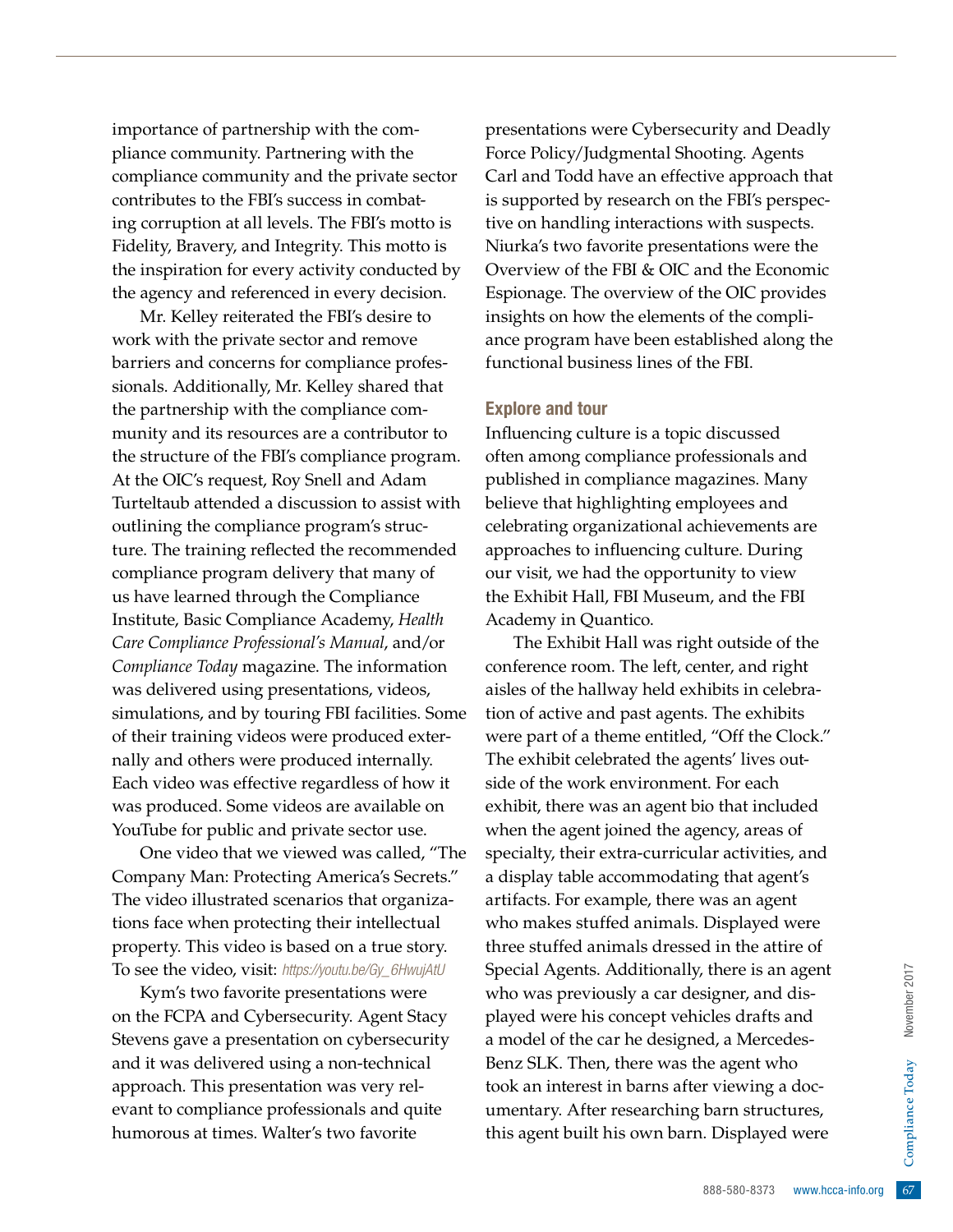his initial sketches and pictures of him finalizing the barn.

The FBI Experience, an exhibit designed with the help of the Smithsonian Institute, opened the week prior to our visit, making us some of the first attendees to enjoy this incredible experience. Hidden cameras, FBI protective gear, and finger-printing exhibits provided us with further knowledge and visualizations of the tools used by the FBI. Seeing part of the fuselage from the plane used to attack the Pentagon on 9/11 and the boat involved in the Boston bombings reminded us of those horrific days and the vital involvement of the FBI. We stood in silence gazing upon these items as well as the Wall of Heroes listing the fallen FBI members, both human and canine.

The visit to the FBI Experience was the opportunity to take photos, and believe us, take as many photos as you would like, because this is the only place in the building that it is allowed. Other mentionable exhibits included a police car, displays on an investigation case study of a violent crime, a map of the U.S. and Caribbean with the location of the FBI field offices, information about John Gotti, Bernard Madoff, the Unabomber, Watergate, John Dillinger, Patty Hearst, BTK (serial killer), Mississippi Burning, and the desk of Edgar J. Hoover. We also had the opportunity to see agents qualify at the shooting range. Attending the FBI Compliance Academy is not a requirement for visiting The FBI Experience, just contact your Senator's Office to get tickets.

example as it sources at length as<br>as simple as it sources of the sample as it sources of the sample as it sources of the same sample. A major highlight of our experience was visiting the FBI Academy in Quantico. First of all, Quantico is not like the TV show! It was so much better. Additional sessions were held by the FBI before touring the Quantico facility. Agents' determination of deadly force/judgmental shooting was discussed at length and demonstrated—not as simple as it sounds. Our own Walter

Johnson was chosen to play an FBI agent investigating an insurance fraud case with a durable medical equipment (DME) company. Walter gave his life so that we may learn. Thankfully and magically, the bad guy was only on a virtual reality screen. Of course, Walter argues that he shot the bad guy first, but agrees that he let his virtual partner get shot. (See "FBI Compliance Academy: My Blink Experience" in the December issue of *Compliance and Ethics Professional* magazine for details.)

#### The network

Similar to other HCCA and SCCE events, there were several opportunities for compliance professionals to network. There were breaks throughout the day and the networking dinner. As one would expect, multiple industries were represented. For example, compliance professionals were present from McDonald's, FedEx, NCAA, UnderArmour, 3M, Medstar Health, and Nationwide Insurance. There were opportunities to meet up with old friends such as Tina Kassis (Medstar Health) who participates on SCCE*.net*/HCCA*.net*, and new friends, such as Terry Gainer (McDonald's Restaurants) and April Johnson (Freddie Mac). As we were walking to the networking dinner, Terry volunteered to be our navigator. He is a former resident of Washington DC, as well as Puerto Rico and Shanghai, China. With Terry's wide range of experiences, it was great having him at our dinner table.

We also had the pleasure of being joined by Assistant Director Patrick Kelley at our table. We discussed some of our opinions on the current political climate in the nation's capital, along with a lot of laughter.

It was a pleasure meeting and sharing with compliance professionals from other